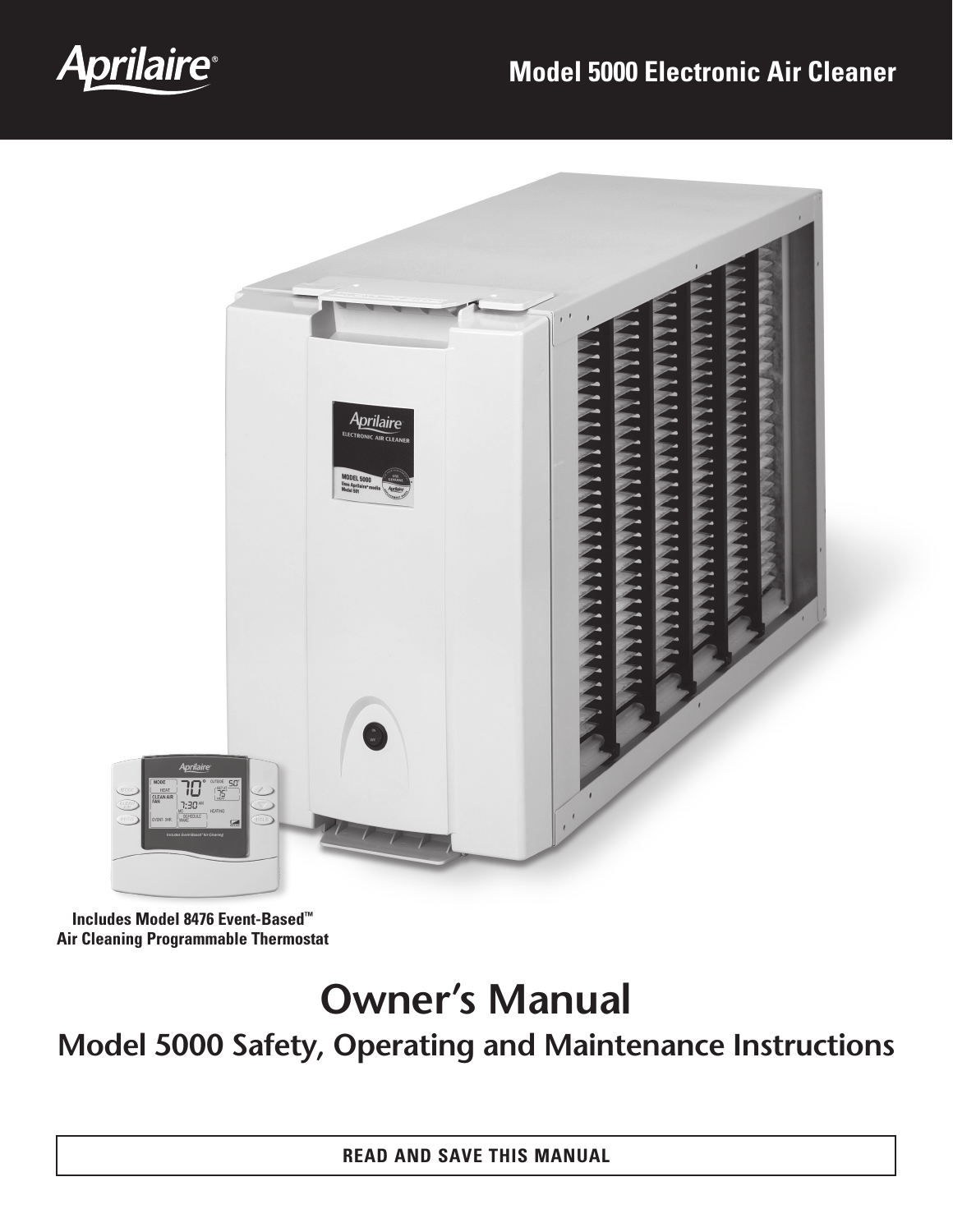### **WARNING**

- 120 Volts may cause serious injury from electrical shock. Disconnect power to the air cleaner before servicing.
- Arcing in electrical components may cause an explosion. Do not install unit where explosive gasses will be present.
- To reduce the risk of electrical shock, this equipment has a grounding-type (three prong) plug. This plug will fit only into a grounding-type power outlet. If the plug does not fit into the outlet, contact qualified personnel to install the proper outlet. Do not alter this plug in any way.
- To reduce the risk of electrical shock, locate product so that the power cord can be plugged into an electrical outlet without the use of an extension cord.

# **A** CAUTION

Do not plug any other device into the outlet in which the air cleaner is plugged. This is a current sensitive outlet. Damage to circuit components may occur if a device other than the air cleaner is operated from the air cleaner outlet.

**Thank you** for your recent purchase of an Aprilaire<sup>®</sup> Electronic Air Cleaner. We sincerely appreciate your business and are pleased to add your name to our growing list of customers. With this purchase, you have invested in the highest quality equipment available. Absolutely no other whole-house air cleaner on the market today can provide cleaner, healthier indoor air. Research Products Corporation is one of the largest manufacturers of indoor air comfort products and a recognized leader in the heating and air conditioning industry.

In addition to product quality and performance, we're also committed to customer satisfaction.

**IMPORTANT: Scheduled replacement of the Aprilaire Electronic Air Cleaner filtering media and cleaning of the control electrode is necessary. See page 5 for details.**

Please take a few minutes and read this booklet. This will familiarize you with the benefits you will receive from the equipment you just purchased and help you understand the routine maintenance that will be required. Be sure to register your warranty with us for our records and your protection. You can do this by registering on line at **www.aprilaire.com/warranty**.

Your Aprilaire Electronic Air Cleaner delivers the cleanest, healthiest air ever available from a whole-house air cleaner! It is an investment in healthful comfort for your family and protection for your home and furnishings.

Your Aprilaire Electronic Air Cleaner features patented, breakthrough "electrically enhanced air filtration" technology that provides a unique combination of both electronic and media air cleaner qualities. It permanently traps even the smallest particles so they cannot re-enter the air stream.

#### **To obtain service parts and/or replacement media, please proceed with any of the following options:**

- Call the installer of your Aprilaire Electronic Air Cleaner. This information is often found on your equipment.
- Call your heating and air conditioning contractor.
- Use our Dealer Locator at **www.aprilaire.com**.
- Look for the Aprilaire brand name in the Yellow Pages under air cleaning and purifying equipment.
- Look in the Yellow Pages under heating and air conditioning contractors. Many contractors can order service parts or media replacements for you.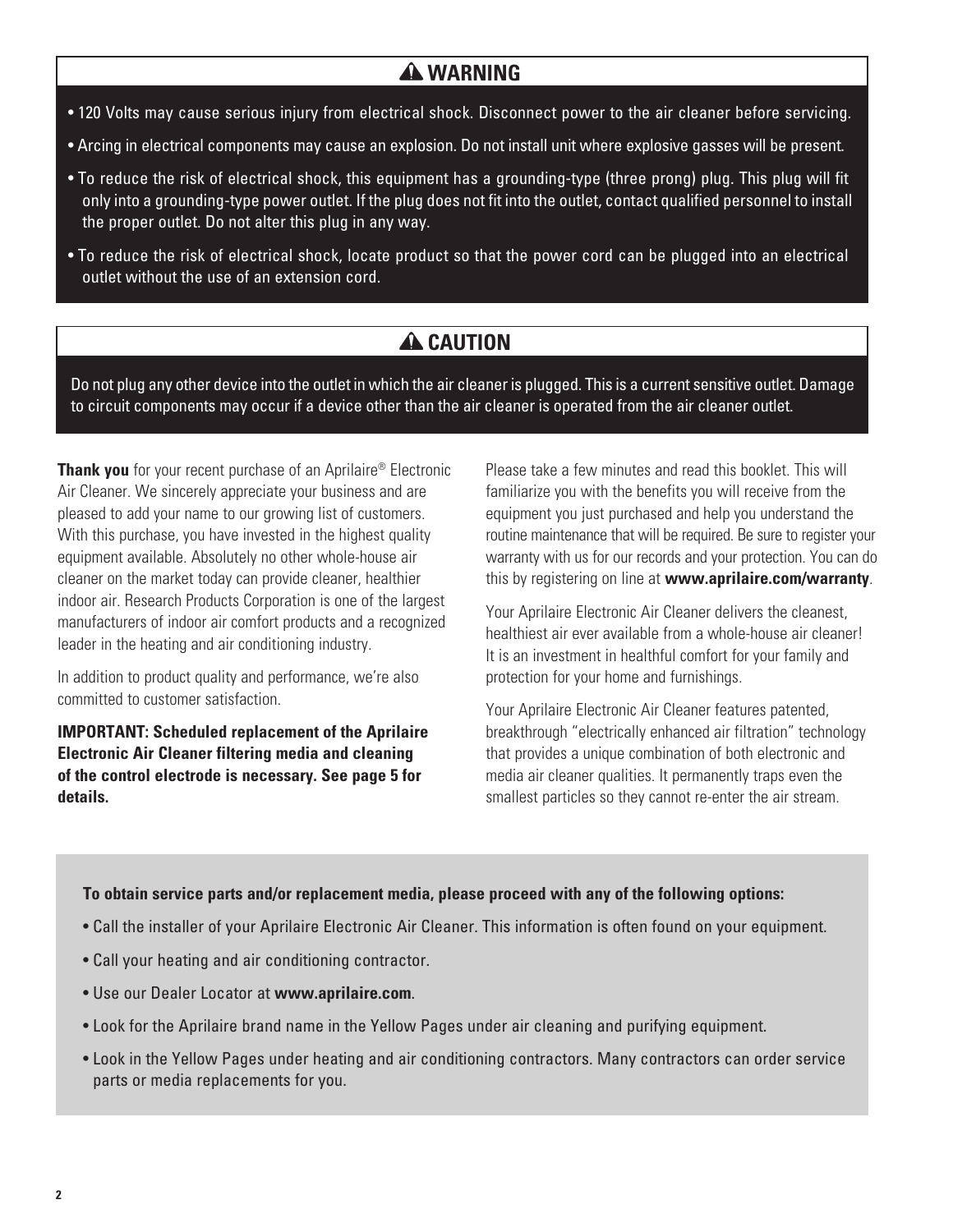# **Performance**

**Figure 1** A whole-house air cleaner, like the Aprilaire model 5000 is installed by your heating and air conditioning contractor as one of the components in your heating and cooling system. It cleans the air that circulates through your home (see **Figure 1**).

When the heating or cooling equipment turns on, the air in your home travels through the registers and return duct(s) to the heating and cooling equipment where it is conditioned and sent back into the rooms of your house through the supply ducts. Small particles from numerous sources are suspended in your home's air, just as they are suspended in the air outdoors. The largest of these particles will eventually come to rest and appear as dust. Smaller particles may come to rest, but with even the slightest disturbance will re-suspend into the air. These particles are very small, and come from natural sources such as dust and pollen and from manmade sources such as tobacco smoke or exhaust. The air cleaner is installed on or near the furnace/air handler and removes the particles that travel with the air that circulates through your heating and cooling system. Removing these particles keeps the equipment components clean and more importantly removes particles from the air you breathe. Particles are measured in microns, which is a unit of measure used for very small things (1 micron = 1/25,400 inch). For reference, the diameter of a human hair is approximately 100 microns. **Figure 2** shows the size of various particles that can be found in the air.

Your Aprilaire Electronic Air Cleaner will remove over 90% of particles the same size as many disease-causing airborne bacteria, and is 80% efficient at removing virus-size particles.

Until now, the air cleaner has been a passive component of your heating and cooling system; when the equipment turned on to heat or cool your home, the air cleaner was doing its job whether you were aware of it or not. Your Model 5000 electronic air cleaner comes with the Model 8476 thermostat that includes Event-Based™ Air Cleaning that allows you to clean your air when you want! Not only does the thermostat allow you to actively clean the air in your home, it shows you when the air cleaner is filtering the air and when it is time to change the filter media. Please refer to the Model 8476 Thermostat Owner's Manual for an explanation of Event-Based™ Air Cleaning.



#### **Figure 2**

#### **Common Pollutants**

Particle sizes in microns\* (1 micron = 1/25,400 inch)



\*American Society of Heating, Refrigeration and Air Conditioning Engineering Guide

90-1148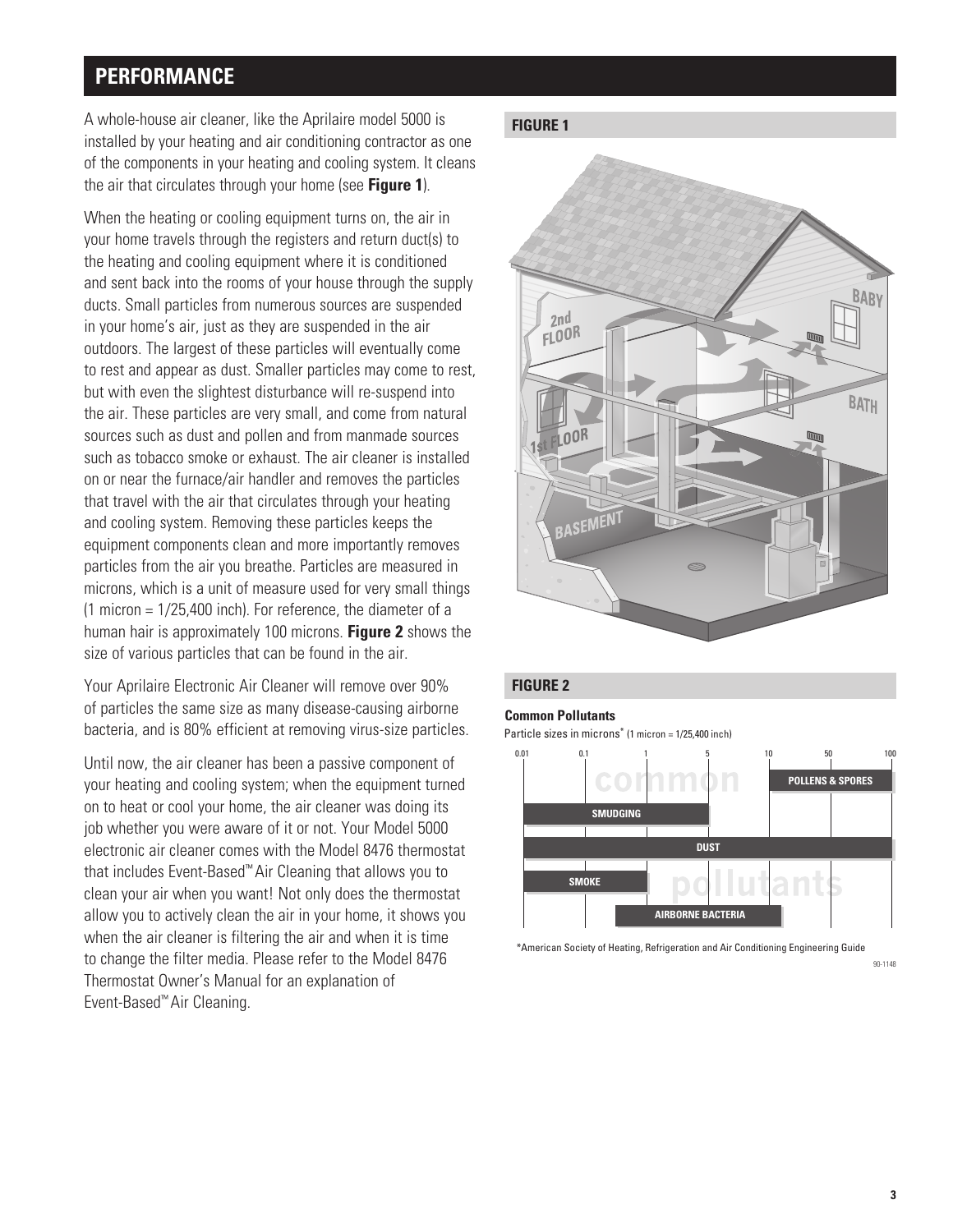# **Operation**

**Figure 3**



The Model 5000 is designed to clean the air only when the furnace/air handler blower is running, so make sure the ON/OFF switch is in the ON position, and that the blower is operating before checking for the "FILTERING" indicators.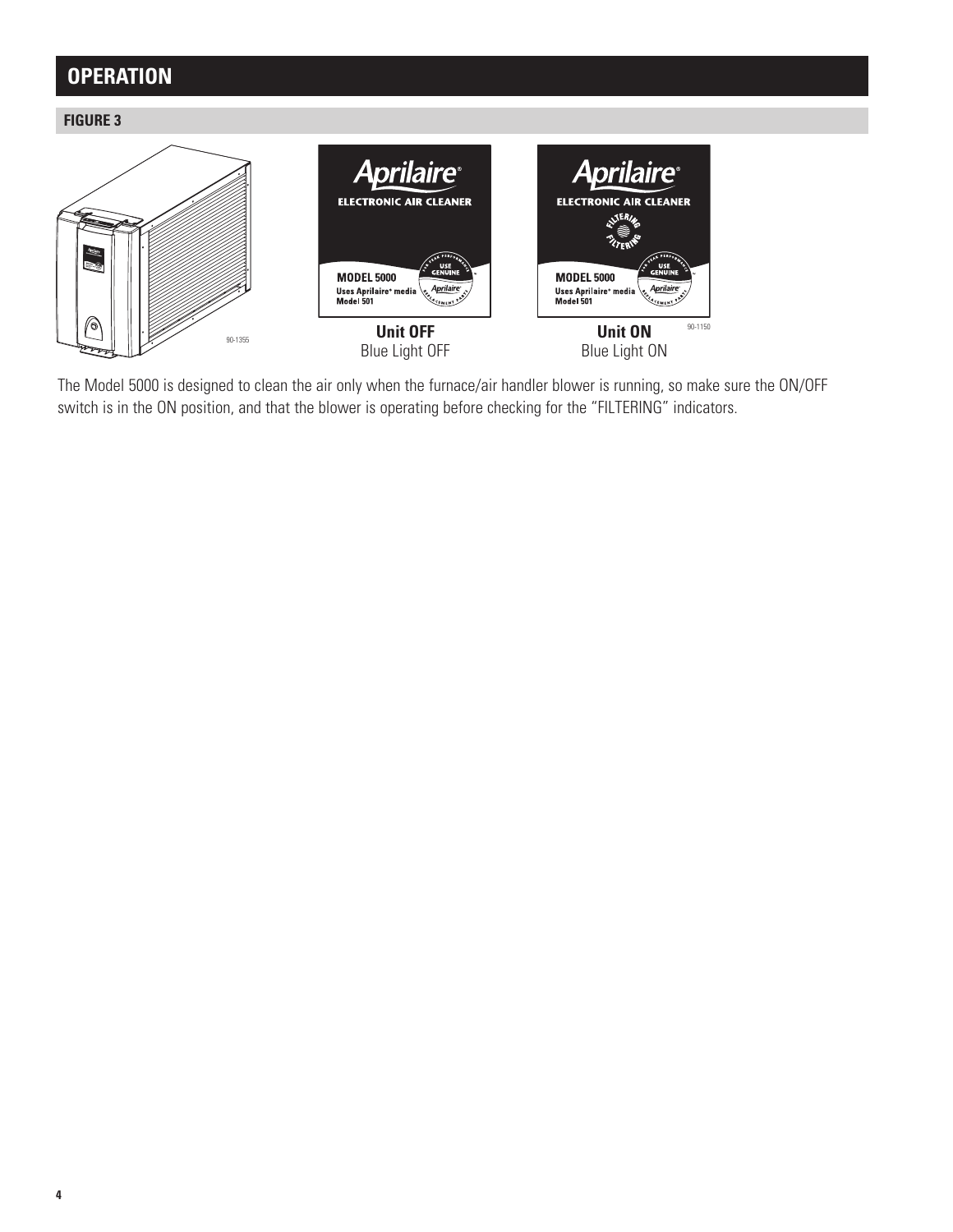## **Maintenance**

### **A WARNING**

120 Volts may cause serious injury from electrical shock. Disconnect power to the air cleaner before servicing.

Maintenance of your Model 5000 is simple, involving only periodic replacement of the filtering media, and cleaning of the control electrode.

#### **REPLACING THE FILTERING MEDIA**

Always use genuine Aprilaire Model 501 replacement media. The Model 5000 is designed to work only with genuine Aprilaire Model 501 replacement media. Use of other media will damage your Model 5000 Electronic Air Cleaner.

- 1. To replace the media, follow the directions on the box of the replacement media.
- 2. Record information on your replacement record found in this manual.

#### **CLEANING THE CONTROL ELECTRODE**

Most homes require cleaning of the control electrode only once a year. A few homes may require cleaning of the control electrode more often. To check, examine the control electrode six months after the installation of your air cleaner. If there is buildup of large particles that partially block the air, clean it every six months; otherwise clean it once a year.

### **To check and/or clean the control electrode:**

- 1. At the thermostat, turn the Fan to Auto and the Mode (Heat-Off-Cool) to Off. Fan and Mode setting changes are usually done with a switch or button on the thermostat.
- 2. Turn the ON/OFF switch on the power pack/door to OFF and unplug the door.
- 3. Lift up one of the latches to release and remove the power pack/door, and use the handle to pull the inner housing assembly out of the outer housing.
- 4. Lay the inner housing assembly on a flat surface with the control electrode facing up (see **Figure 4**) and examine the control electrode.



- 5. If cleaning is needed, slide the control electrode out (see **Figure 4**) and wipe off with a clean cloth.
- 6. Slide the control electrode back into place.
- 7. Return the inner housing assembly into the outer housing and replace the door.
- 8. Plug in the door and turn the ON/OFF switch to the ON position.
- 9. Return the Fan and Mode settings on your thermostat to their original positions.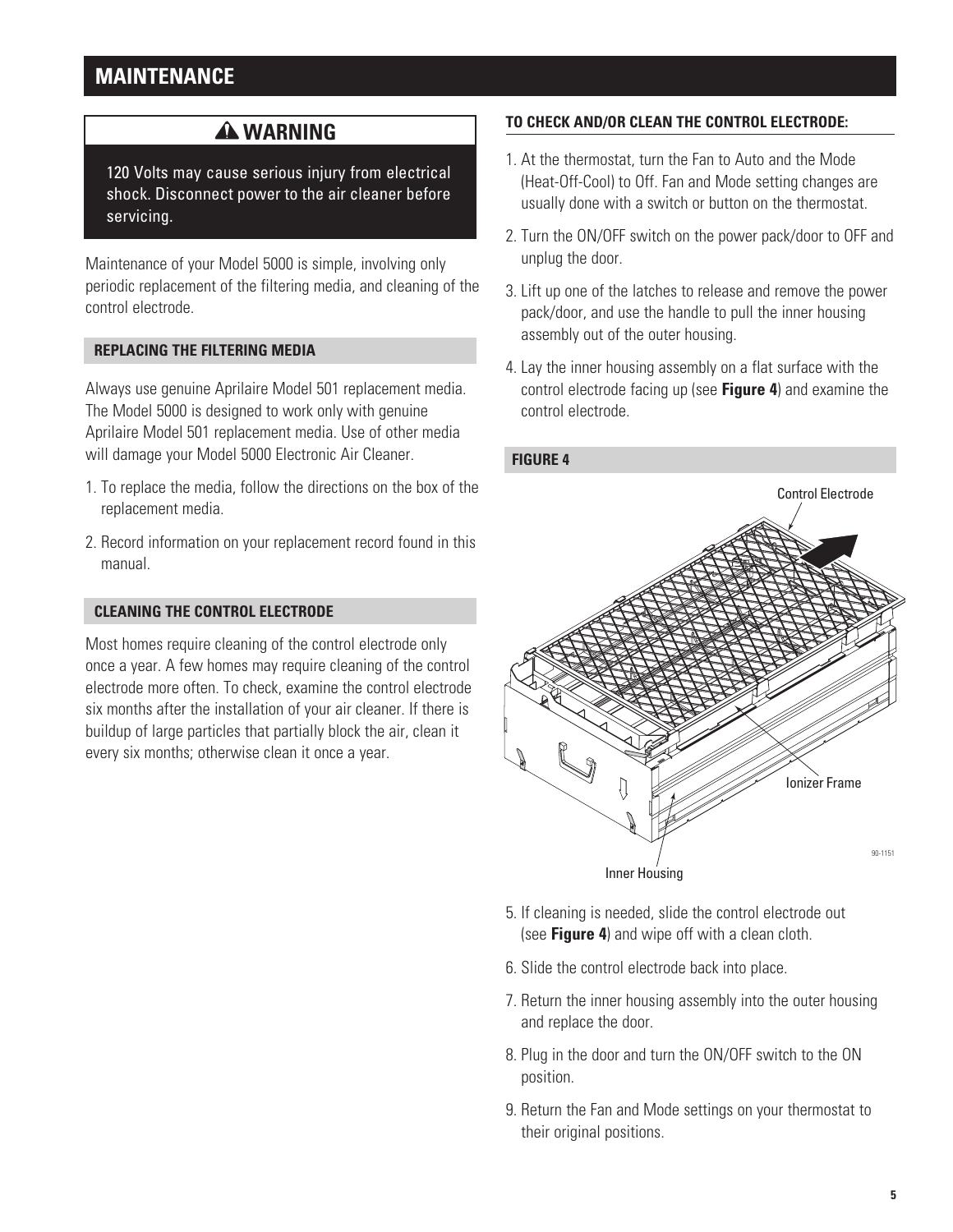### **Maintenance (continued)**

#### **Aprilaire 10 year clean coil commitment**

Aprilaire Air Cleaners are so effective at removing particles and contaminants that are harmful to your family and your HVAC equipment, we offer you this guarantee. Should your new indoor air conditioning coil require professional cleaning in the next 10 years while properly using an Aprilaire Air Cleaner, we will pay \$100 toward the cost of having the indoor coil cleaned by a licensed contractor.

This commitment applies to new HVAC equipment with a new indoor air conditioner coil (less than six months old) installed with an Aprilaire Air Cleaner. The Aprilaire Air Cleaner must be installed by a licensed HVAC contractor. The Aprilaire Air Cleaner must be properly maintained as per directions in the owner's manual including use of only Aprilaire brand media replacement.

For redemption details, please visit **www.aprilaire.com/cleancoil or call 1-800-334-6011**.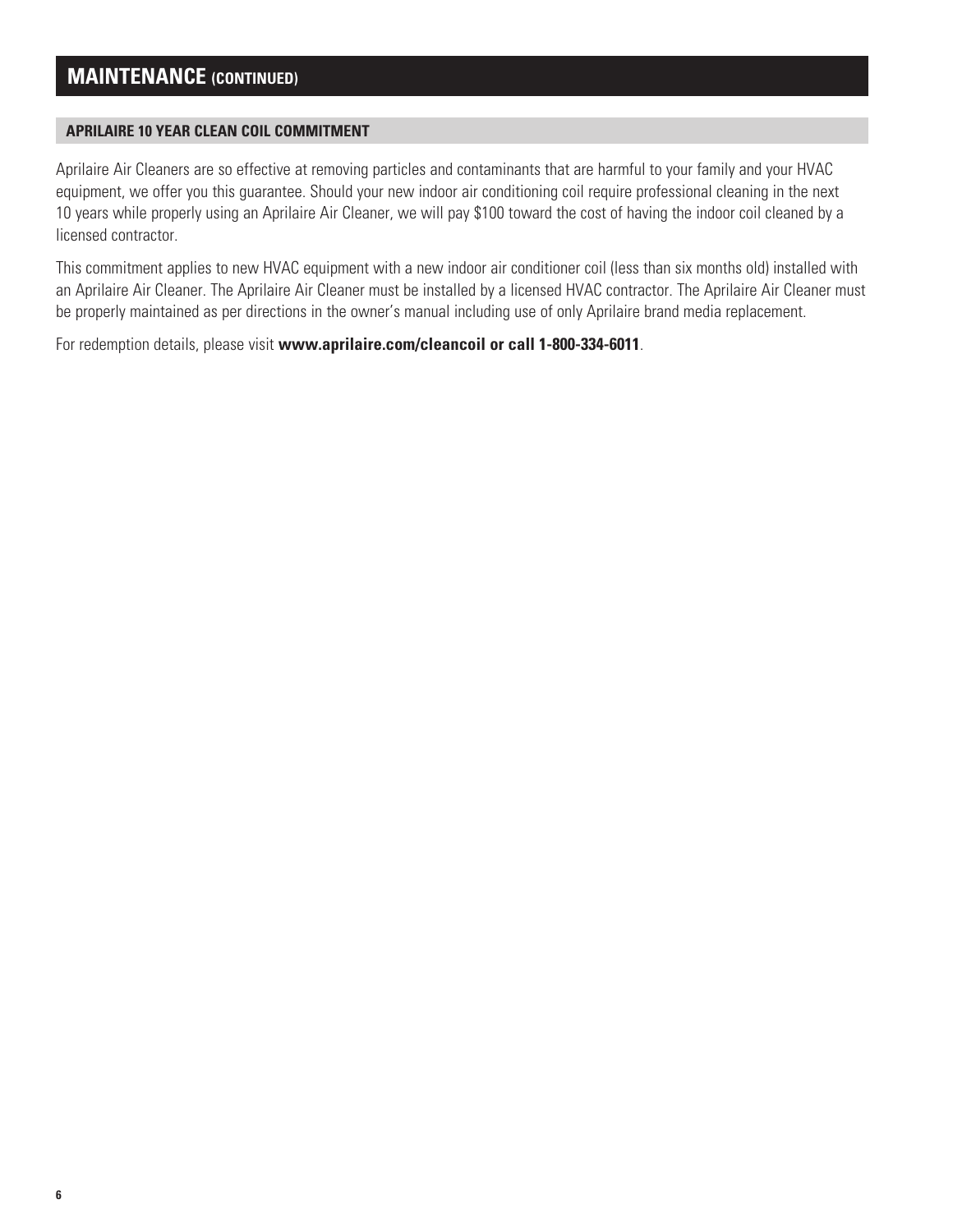# **Media Replacement Record**

| <b>Date</b> | <b>Dealer Name</b> |
|-------------|--------------------|
|             |                    |
|             |                    |
|             |                    |
|             |                    |
|             |                    |
|             |                    |
|             |                    |
|             |                    |
|             |                    |
|             |                    |
|             |                    |
|             |                    |
|             |                    |
|             |                    |
|             |                    |
|             |                    |
|             |                    |
|             |                    |
|             |                    |
|             |                    |
|             |                    |
|             |                    |
|             |                    |
|             |                    |
|             |                    |
|             |                    |
|             |                    |